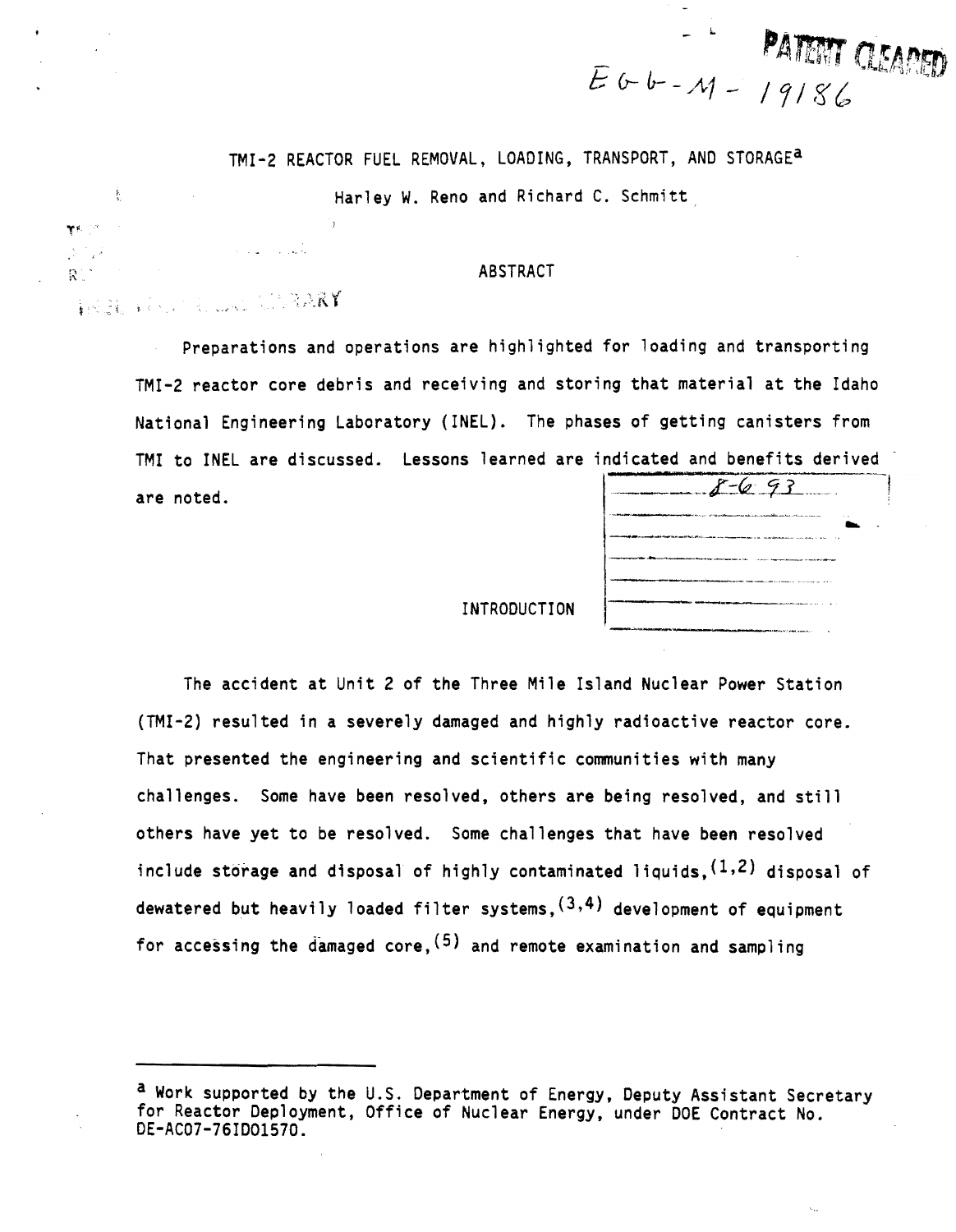of that core.<sup>(6)</sup> Challenges now being resolved include removing and packaging the core debris,  $(7)$  transporting the debris from TMI to INEL,  $(9)$ and receipt and storage of that material at Idaho National Engineering Laboratory (INEL).<sup>(10)</sup> Challenges yet to be resolved include cleanup of primary cooling system and peripheral in-containment areas, storage and ultimate disposition of abnormal wastes, and repackaging or processing of stored core debris for eventual disposal at a federal repository.

This paper highlights preparations for transporting the TMI-2 core debris from TMI to INEL<sub>2</sub> and receiving and storing that material at INEL. Challenges<br>discussed include interfacing equipment and facilities at TMI, loading<br>canisters into the cask, developing and testing the cask, and receivin storage operations at INEL.

### PROJECT PHASES

The operational sequence of getting core debris canisters from TMI into safe storage at INEl can be divided into three phases: loading at TMI, transporting between TMI and INEL, and receiving and storing at INEL. Each phase necessitated resolving technical constraints before initiation of operations. The constraints were resolved in straightforward ways, resulting  $d\ell_{\ell 2 \ell 2}$ and and and and the state of hardware, technology,  $\frac{\partial}{\partial r}$  regulatory guidelines that will benefit industry and government. Cost benefits were realized through hybridization of programs at INEL, sharing of hardware common to those programs, and use of surplus hardware from previous programs at INEL.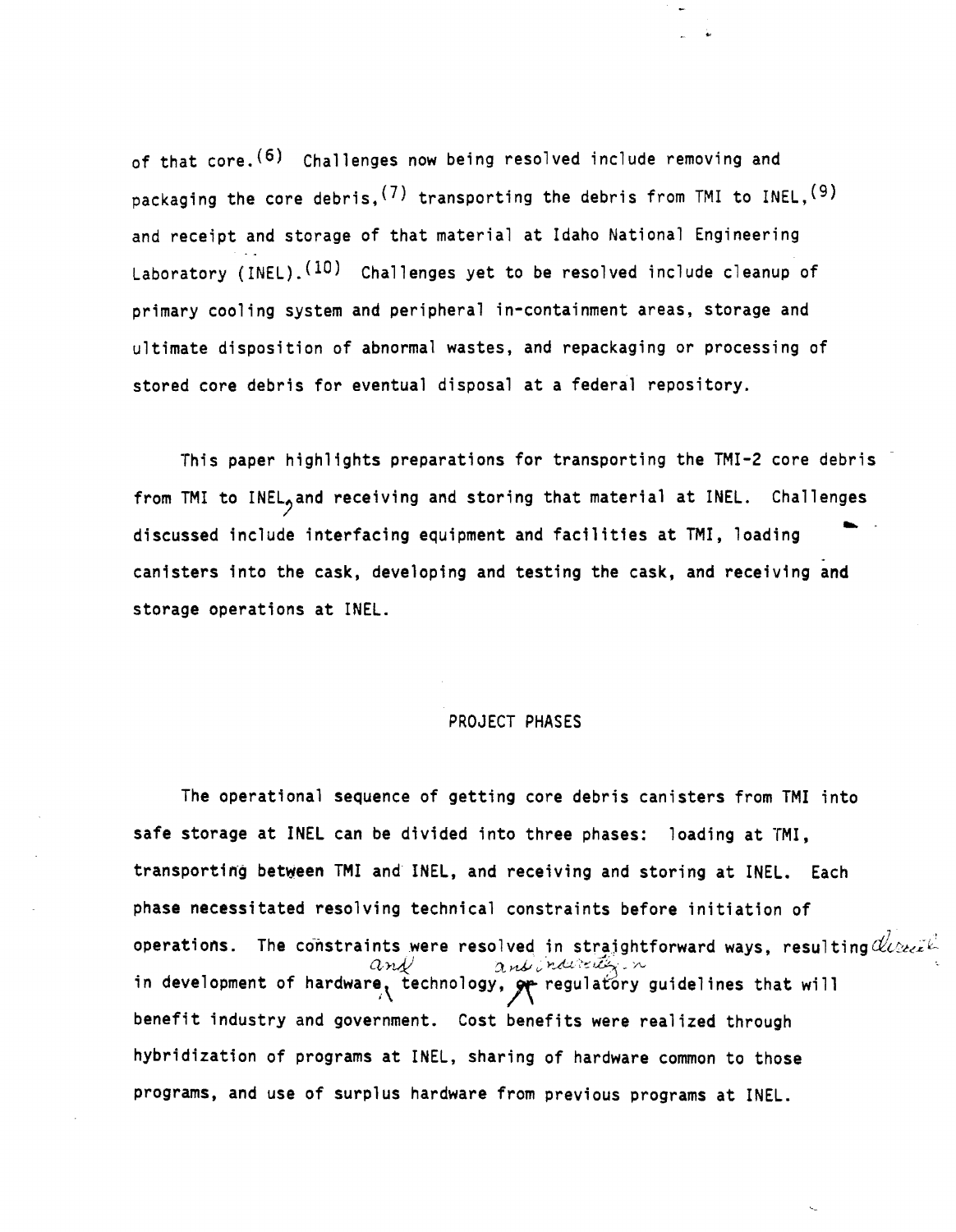

When a decision was made to develop the NuPac 125-B Rail cask, the last technical challenge at TMI was to interface the cask with facilities. Two stipulations included in the restart license for Unit 1 issued by the U.S. Nuclear Regu1atory Commission (NRC) limited activities and use of space in the Truck Bay for operations related to Unit 2. Specifically, cask and loading operations in the Truck Bay related to Unit 2 are not to infringe on space dedicated to operation of Unit  $1<sub>2</sub>$  and operations and equipment must not damage underlying support structures and electrical cabling for Unit 1. In accordance with those stipulations, weight, space, and seismic constraints within the  $\blacksquare$ Truck Bay necessitated designing/constructing several pieces of equipment that simultaneously permit passage of the rail cask and railcar, are removable in part. facilitate lifting the rail cask/transport skid assembly from the railcar. and satisfy safe-shutdown earthquake criteria.

At TMI, several activities related to defueling Unit 2, storing canisters. and readying the rail cask for loading occur simultaneously through out the Unit 2 facility, and in and outside the Truck Bay. After a canister is loaded with core debris.(a schematic of which is shown in Fig. I), it is sealed closed, withdrawn from the reactor vessel, and raised into the shielded transfer device. That device conveys the canister to the refueling canal, where it is transferred to the upender and shuttled through the fuel transfer tube from the Reactor Building to the "A" Pool of the Fuel Handling Building. There. the canister is placed in the storage rack. At the appropriate time, it is <del>retrieved</del>, dewatered using forced argon gas, leak-tested and monitored for a perscribed period, and readied for retrieval by the fuel transfer cask.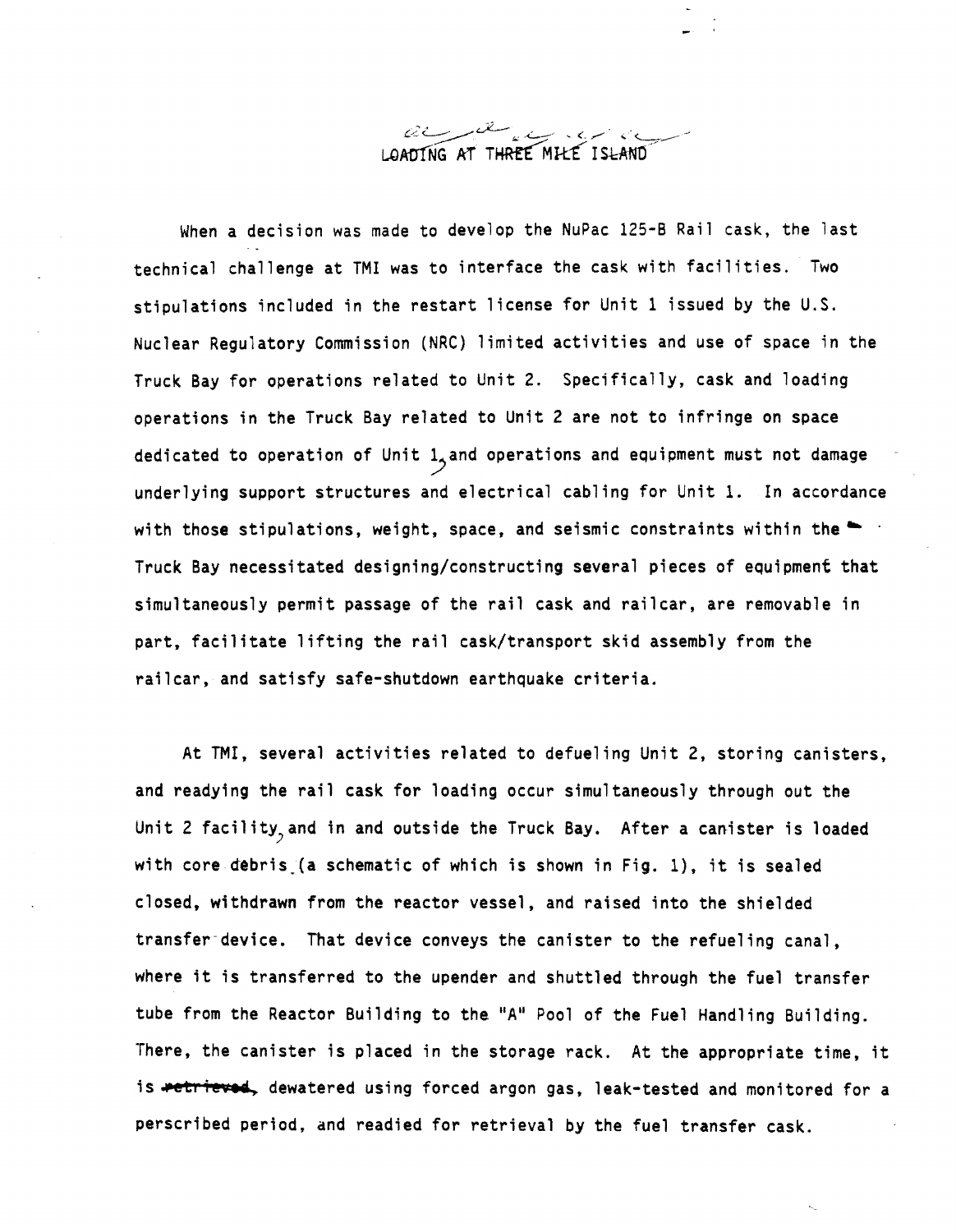Meanwhile, in preparation for loading, the overpacks are removed from the rail cask and the railcar with cask is pushed into the Truck Bay under both the tower and cask unloading station. The cask and transport skid are lifted from the railcar, the railcar is withdrawn from the Truck Bay, and the rail cask/transport skid assembly is lowered onto the floor. Next, the cask is rotated to vertical, a platform is bolted to the tower, the cask is opened, and the shielded loading collar is installed (Fig. 2). Then, the mini-hot cell withdraws a shield plug from a predetermined tube in the cask (Fig. 3). The fuel transfer cask retrieves a dewatered and weighed canister from the "A" Pool, transfers it into the cask (Fig. 4), and the shield plug is replaced. The transfer/loading process is repeated six more times until the cask containes seven canisters. After loading is complete, each lid of the rail cask is replaced and leak-tested (leak-tight defined as  $10^{-7}$  atm·cc/s), ensuring that the cask is assembled correctly. The cask is returned to horizontal and lifted. using the cask unloading station. The railcar is retrieved from outside and the cask reattached thereto. The overpacks are placed on the rail cask, and the package is surveyed and certified for release to EG&G Idaho at the front gate of TMI.

## Transportation

Transportation aspects of the project involved two separate but interrelated components. The first was evaluating transportation strategies and optimizing numbers of casks and cyclic transcontinental trips needed to move all core debris from TMI to INEL. The second was designing and building a new cask--one that provided double containment of plutonium. The task of licensing that cask by NRC was shortened by building and testing models and full-sized components of the transportation package.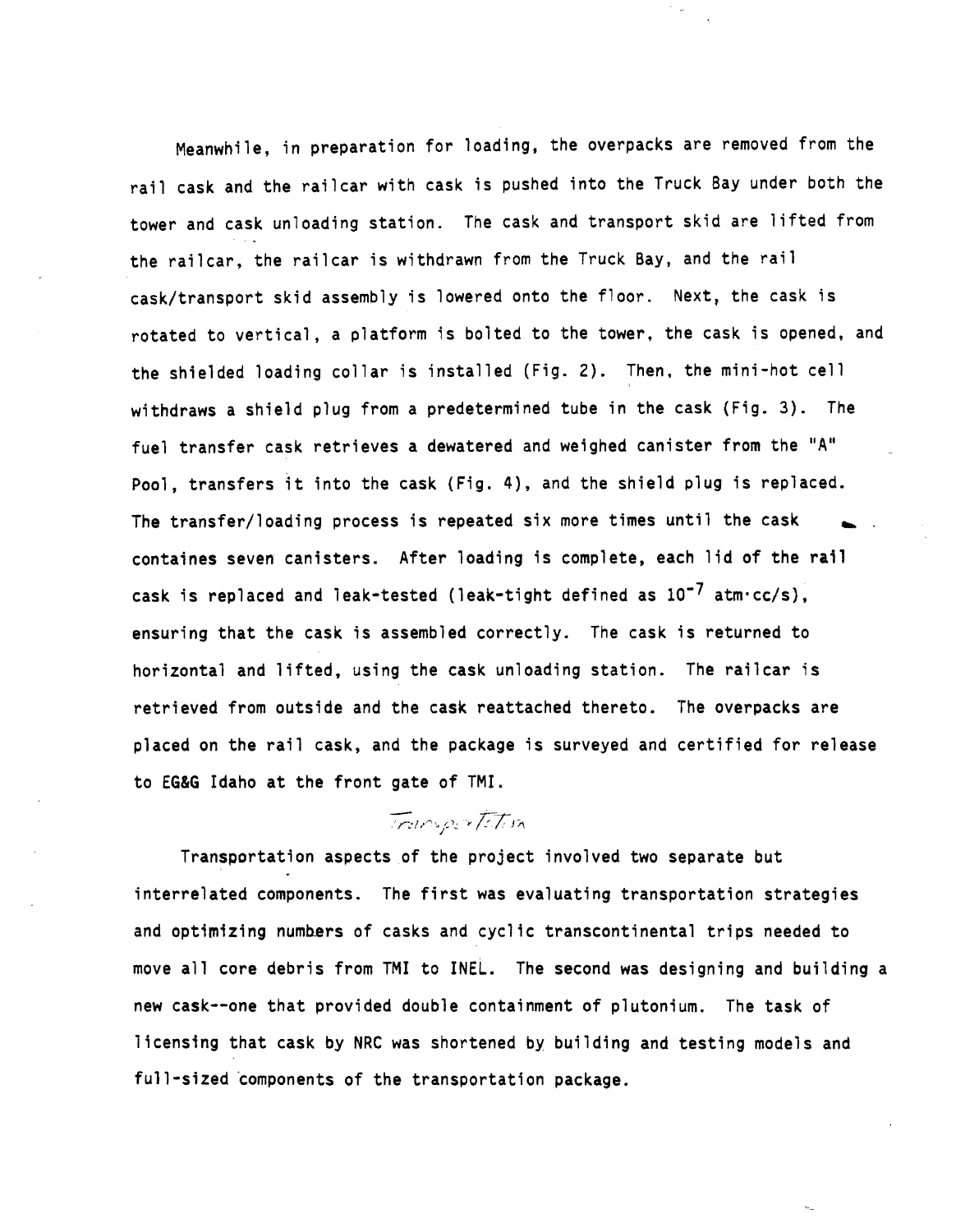During the planning stages, EG&G Idaho, Inc. (prime contractor of INEL) investigated transporting canisters via truck or rail, using existing casks and/or fabricating and licensing new ones. Whereas available truck-mounted casks could transport one to three canisters each, the cost effectiveness of increased payload capacity of a rail cask resulted in the selection of a rail cask rather than a truck cask. The decision was made to transport canisters in a new design rail cask. Thus, the Nuclear Packaging. Inc. (NuPac) 125-B Rail Cask was designed, tested, fabricated, and licensed specifically for tranporting the TMI core debris to INEL (Figures 1 and 2).

Heretofore, licensing a new design cask generally took several years after preliminary design, as well as additional time for fabrication after licensing. However, the NuPac 125-B Rail Cask (Fig. 5) was designed, built, and licensed in less than 24 months (Certificate of Compliance issued by NRC on 11 April 1986). Such an accomplishment was made possible by (a) the combined efforts and professional dedication of several commercial entities, a government contractor, several national laboratories, and two federal agencies; (b) completion of drop tests of the cask and canisters (described in References 11 and 12) in a minimum time period; and (c) the willingness of the contractor (Nuclear Packaging, Inc.) to dedicate its resources to designing, testing, and building the rail cask within the limits of an abbreviated schedule.

Drop testing involved building 1/4-scale models of the rail cask and canisters and subjecting them to a series of five tests at the Transportation Technology Center of Sandia National Laboratories (Fig. 6); then subjecting  $\lt\subset$ full-scale core debris canisters to a series of four tests by the Chemical Technology Division of Oak Ridge National Laboratory (Fig. 7). All tests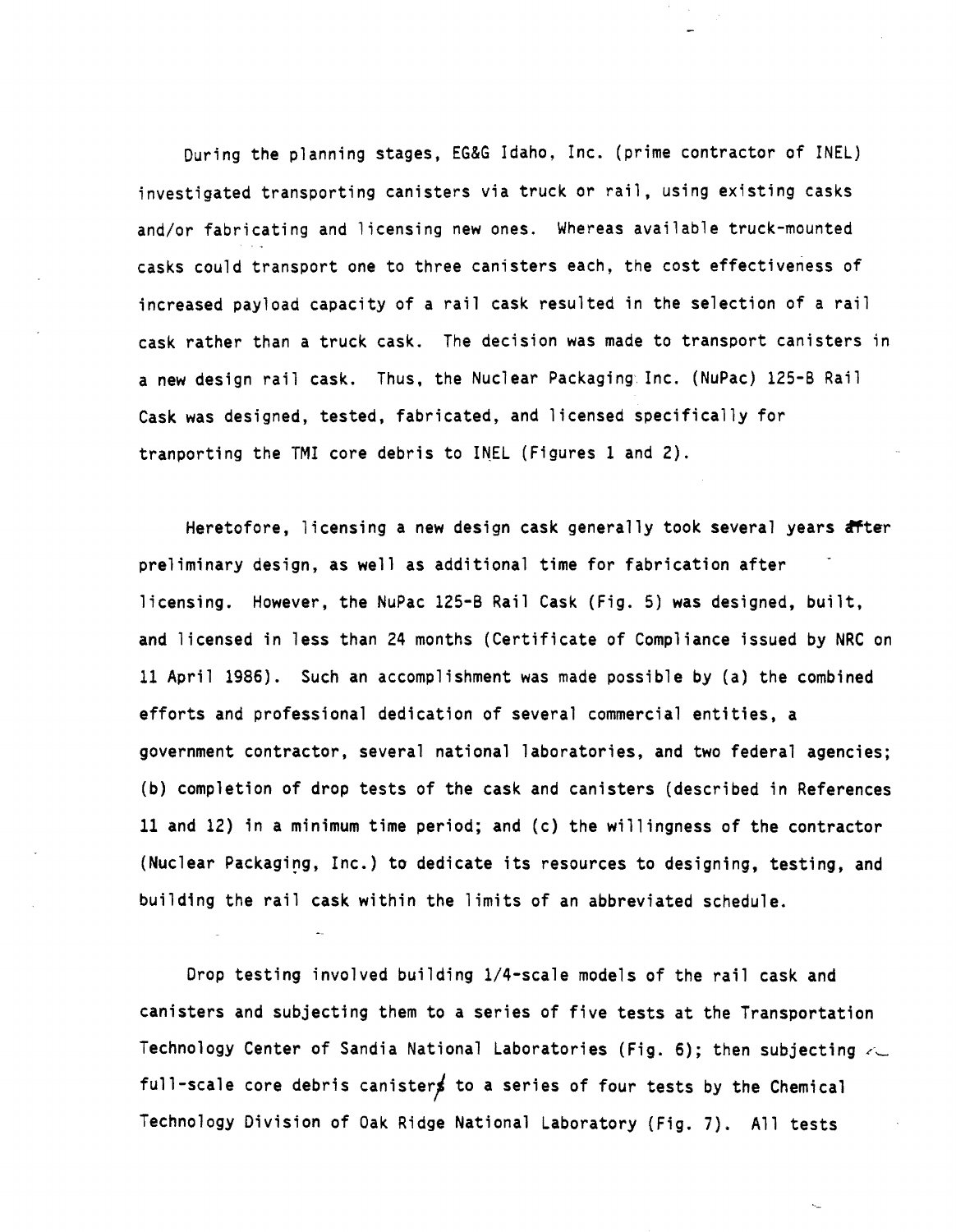satisfied concerns voiced by NRC regarding structural behavior of the cask and canisters during postulated accident scenarios.

After the decision was made to build the NuPac 125-6 Rail Cask, the next activity was to evaluate different transportation strategies; that is. evaluate regular train service or exclusive-use trains and numbers of casks. Into that evaluation was factored the number of casks per shipment, dynamics of canister inventory at TMI, safety considerations, duraction of the transport campaign, and costs and schedules at TMI and INEL. The strategy selected involved using two casks, a combination of exclusive train service by Conrail and regular train service by Union Pacific, one cask per train, and approximately 20 round trips between TMI and INEL per cask.



After the rail cask is received at Central Facilities Area (CFA) of INEL, the overpacks are removed and stored. The Gantry crane transfers the cask from the railcar to the truck transporter (Fig. 8). After transfer, the cask is hauled slowly to the Hot Shop of TAN-607 at INEL.

In the Hot Shop, after the cask has been rotated to vertical, tested for internal airborne contamination, and opened, all operations involving manipulation of canisters are conducted remotely. Each canister is withdrawn from the cask, conveyed to the Vestibule of the Water Pit, and lowered into a storage module situated atop an underwater pool cart. Each module holds a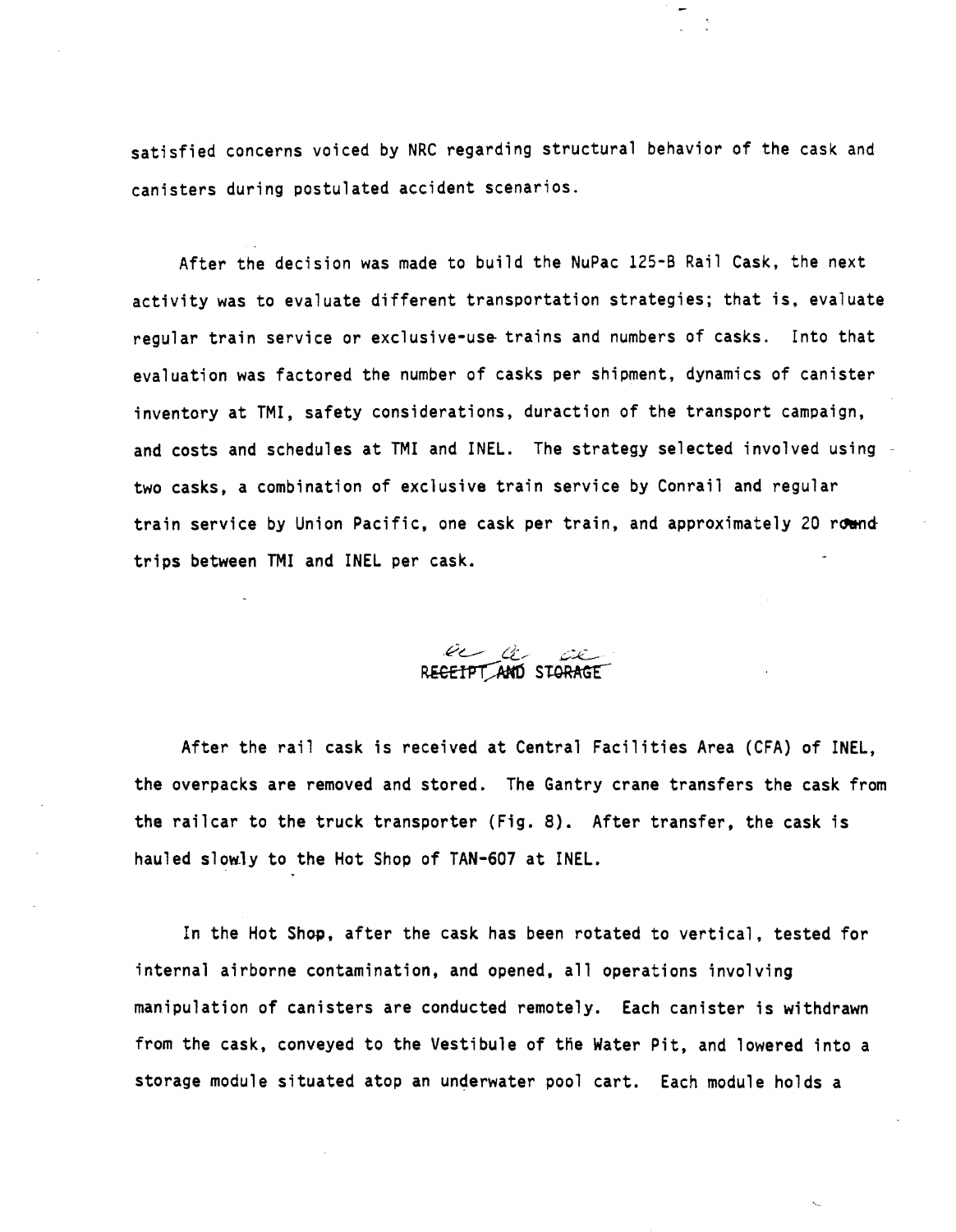maximum of six canisters. When a module is full, each canister is vented and filled with demineralized water. Then, the module is conveyed to the Water Pit, where modules simply are placed together in rows, forming a storage rack. Computer analysis of a module has shown it to be seismically stable and criticality safe in all accident orientations. Once each module is in place, a vent line is connected to each canister.

Storage of TMI core debris at INEL is planned for as long as 30 years. That means all storage equipment, including the canisters, must endure the environment of the Water Pit for 30 years minimum, and stored canisters must be criticality safe under routine situations during that period. About the only  $\cdot$ maintenance anticipated on hardware will be replacement of seals in the connectors and fittings in the heads of canisters.

#### LESSONS LEARNED

Important lessons were learned while resolving challenges at TMI and INEL; moreover, others are being learned daily as defueling of the TMI-2 reactor progresses. Some lessons have widespread value and utility for the industry at large and for the regulatory agencies. For example, early in the TMI-2 program it was realized that interfacing equipment with facilities at TMI would be complicated; therefore, intensive and continuous planning, combined with close cooperation between competing organizations at TMI, eventually produced hardware, software, and facility modifications which meshed smoothly. Technical accomplishments at TMI demonstrate that early recognition of complexities followed by detailed planning can resolve perplexing questions. Moreover, resolving complexities like those at TMI is dependent in large on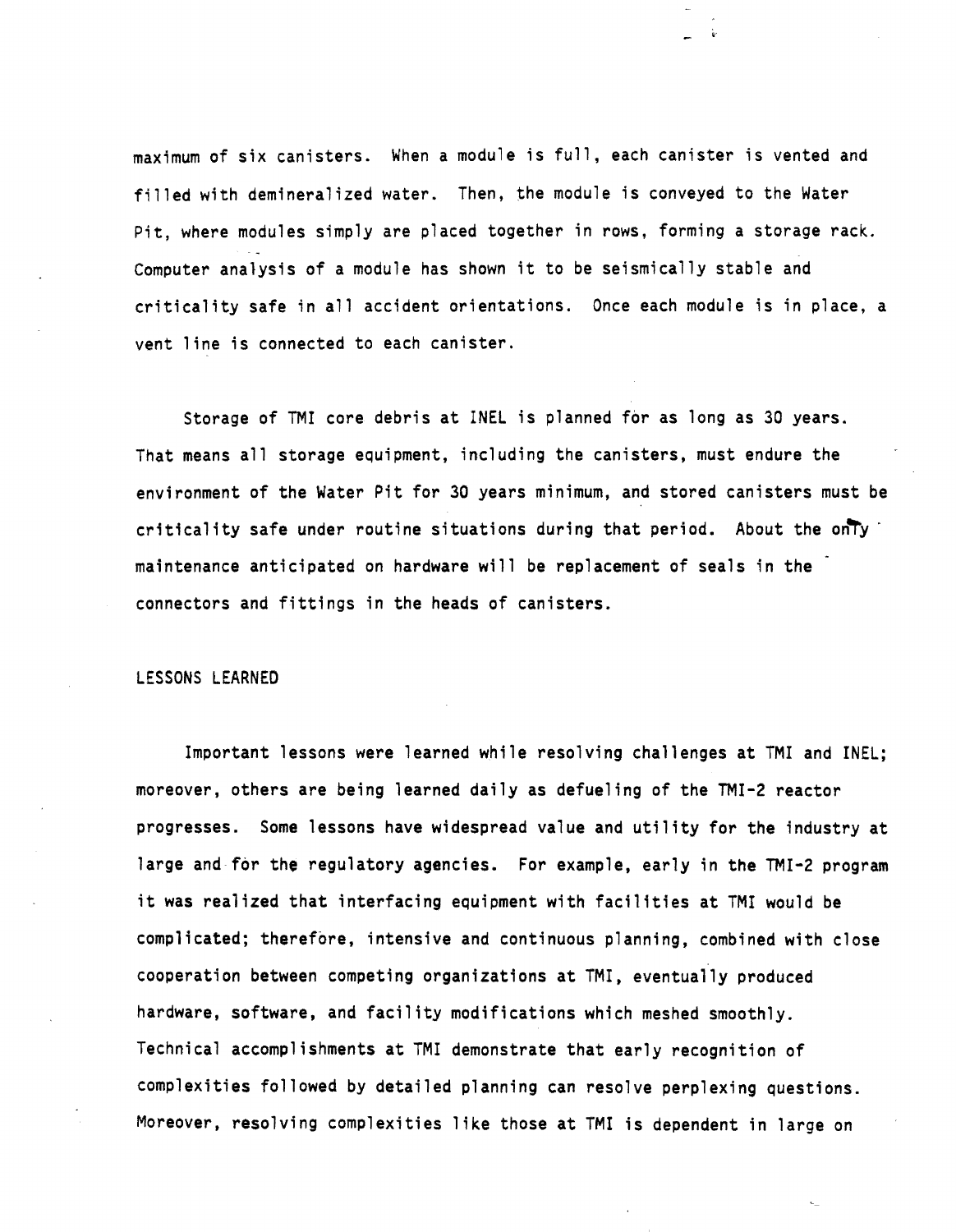establishing and maintaining close interfaces with federal and state agencies (particularly regulatory organizations), the utility and its many contractors, and outside interests.

In dealing with the regulator. it was prudent to respond in ways which did not challenge regulations. Wherever possible, the TMI-2 Program involved the regulator in interpretation of guidelines and demonstrated how conservative assumptions met regulatory requirements. And when it was realized that a testing program for certain hardware would shorten review processes, developing such a program and quickly seeing it through to completion in support of the .. license application was effective management. The TMI-2 Program, following advice of the regulator, made only one application in licensing the NuPac 125-8 Rail Cask. That single submittal avoided the pitfall of altering courses of action which sometimes accompanies multiple submittals.

Other lessons learned included (a) whenever possible, assumptions were validated [time and dollars spent examining the core of Unit 2, for example, paid off many times, not only in determining how best to remove the damaged fuel, but how to handle, transport, and store it]; (b) technical assessment and evaluations by independent groups proved useful, both in reviewing and gaining consensus and support from participants, technical and political communities, and review/regulatory organizations; (c) most issues related to TMI-2 were more institutionally complex than technically complex [for example. transporting the rail cask from TMI to East St. Louis (111) by the quickest and most direct route necessitated negotiating exclusive use train service with Conrail. That increased costs but reduced the transportation time by Conrail from 13 days to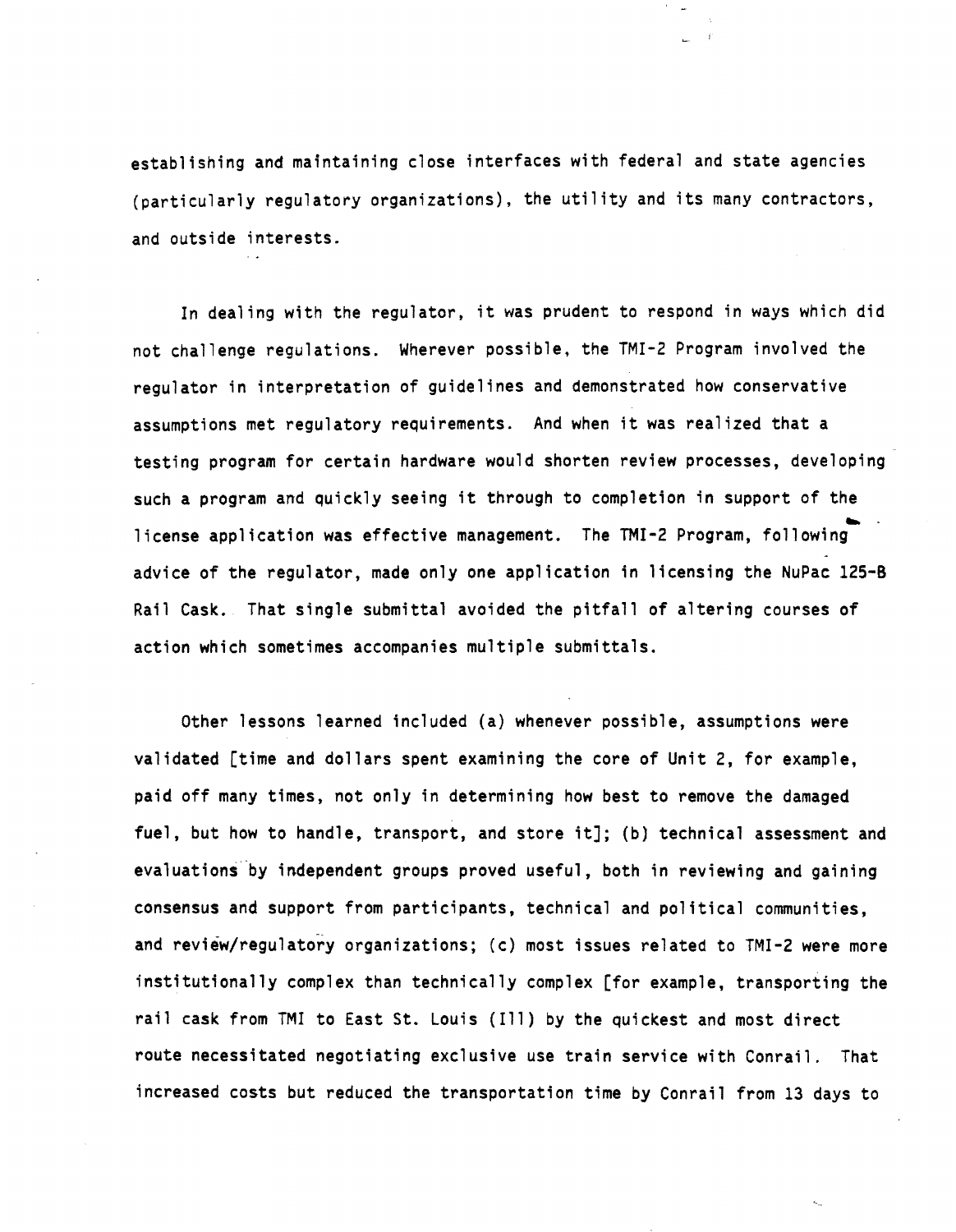3 days maximum.] and (d) comment and advice was received from elected officials from all levels of government [each comment and piece of advice was responded to promptly and responsibly by appropriate members of the Program].

#### BENEFITS

Many benefits have been and are being derived from TMI. Feasibility and economic evaluations will have been made of dry loading of nuclear fuel in the transport cycle from reactor to storage facility and/or terminal repository. New types of hardware (canisters, fuel transfer cask. and related equipment) are available for manipulating containers filled with damaged fuel. The nuclear industry and government now have a rail cask which provides double containment of damaged fuel; and acquisition of the NuPac 125-B Rail Cask shows that cask procurement and licensing periods can be shortened. Incidentally, acquisition of that cask is the road map through the maze of institutional issues--not technical ones. The significance is not in designing/building a new cask, but in addressing institutional issues, such as management of  $\sqrt{\frac{2}{\pi}}$   $\sqrt{\frac{4}{\pi}}$  -radioactive wastes, legal and regulatory systems, acceptance by the public, and  $\binom{?}{?}\begin{pmatrix}$  new cask,<br>defined to redication<br>community *i*f  $\left\{\begin{array}{ccc} \end{array}\right\}$  -dry loading of nuclear fuel, to name a few. And finally, the scientific community will have a resource (core debris, samples, core bores) available at INEL for future examination and research. Because of those benefits, TMI can be recognized as an" experiment whose usefulness lies in benchmarking safety codes predicting reactor behavior during transients, and which indirectly will reduce the risks of a reoccurrence. On the litestian world,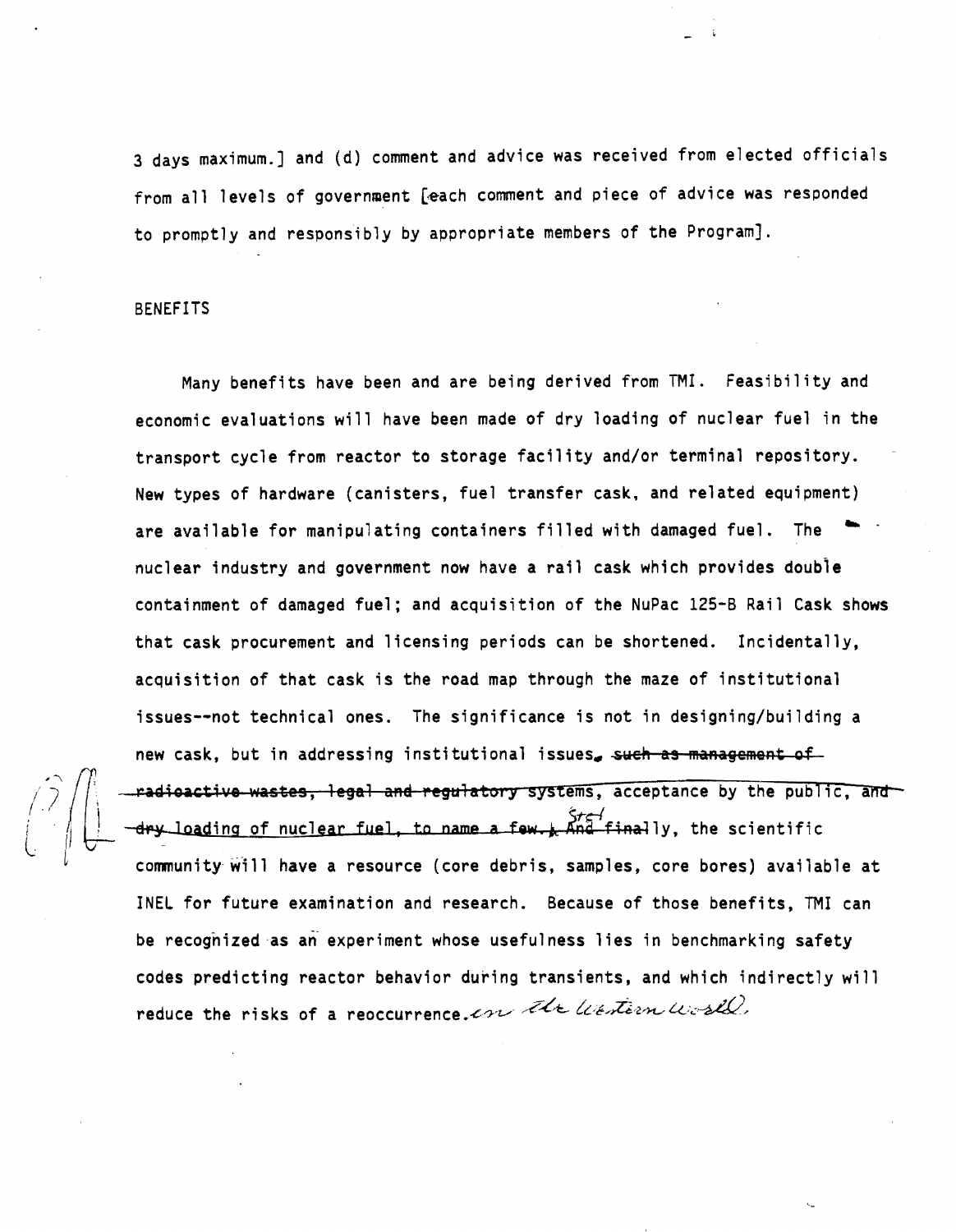In conclusion, technical challenges discussed in this paper were met within the present regulatory framework and guidelines because the federal entities, government contractors, and many private industries involved had the resolve to openly discuss issues confronting all participants. Open dialogue was initiated early in the project, when it was realized that interfacing equipment with facilities at TMI would be complicated. Dialogue has continued throughout the project and will continue until all core debris is loaded safely into canister, transported to Idaho, and stored at INEL.

#### REFERENCES

1. Scardena, D. E. (ed), TMI-2 Technical Information and Examination Program 1983 Annual Report, GEND-039, April 1984.

... .

- 2. Hess, C. J. (ed), TMI-2 Technical Information and Examination Program 1984 Annual Report, GEND-049, April 1985.
- 3. Quinn, G. J., Henrie, J. O., Greenborg, J., Submerged Demineralizer System Vessel Shipment Report, GEND-035, June 1984.
- 4. McConnell, J. W., Jr., et. al., EPICOR and Waste Research and Disposition Program: FY-1984 Annual Report, EGG-2353, June 1985.
- 5. Bengel, P. R., Smith, M. D., Estabrook, G. A., TMI-2 Reactor Vessel Head Removal, GEND-044, September 1985.
- 6. Akers, D. W., et. al., Draft Report: TMI-2 Core Debris Grab Samples--Examination and Analysis, EGG-TMI-6853. July 1985.
- 7. Henrie, J. 0., Proposed Methods for Defueling the TMI-2 Reactor Core, GEND-INF-027, May 1984
- 8. Quinn, G. J., and Burton, H. M., "TMI-2 Spent Fuel Shipping," Waste Management '85, Tucson, AZ, March 24-28, 1985.
- 9. Quinn, G. J., et. al. "Transporting Fuel Debris From TMI-2 to INEL." IAEA International Symposium on Packaging and Transport of Radioactive Materials (PATRAM 86), Davos, Switzerland, 16-20 June 1986, IAEA-SM-286-237P (EGG-M-T0286 Preprint), June 1986.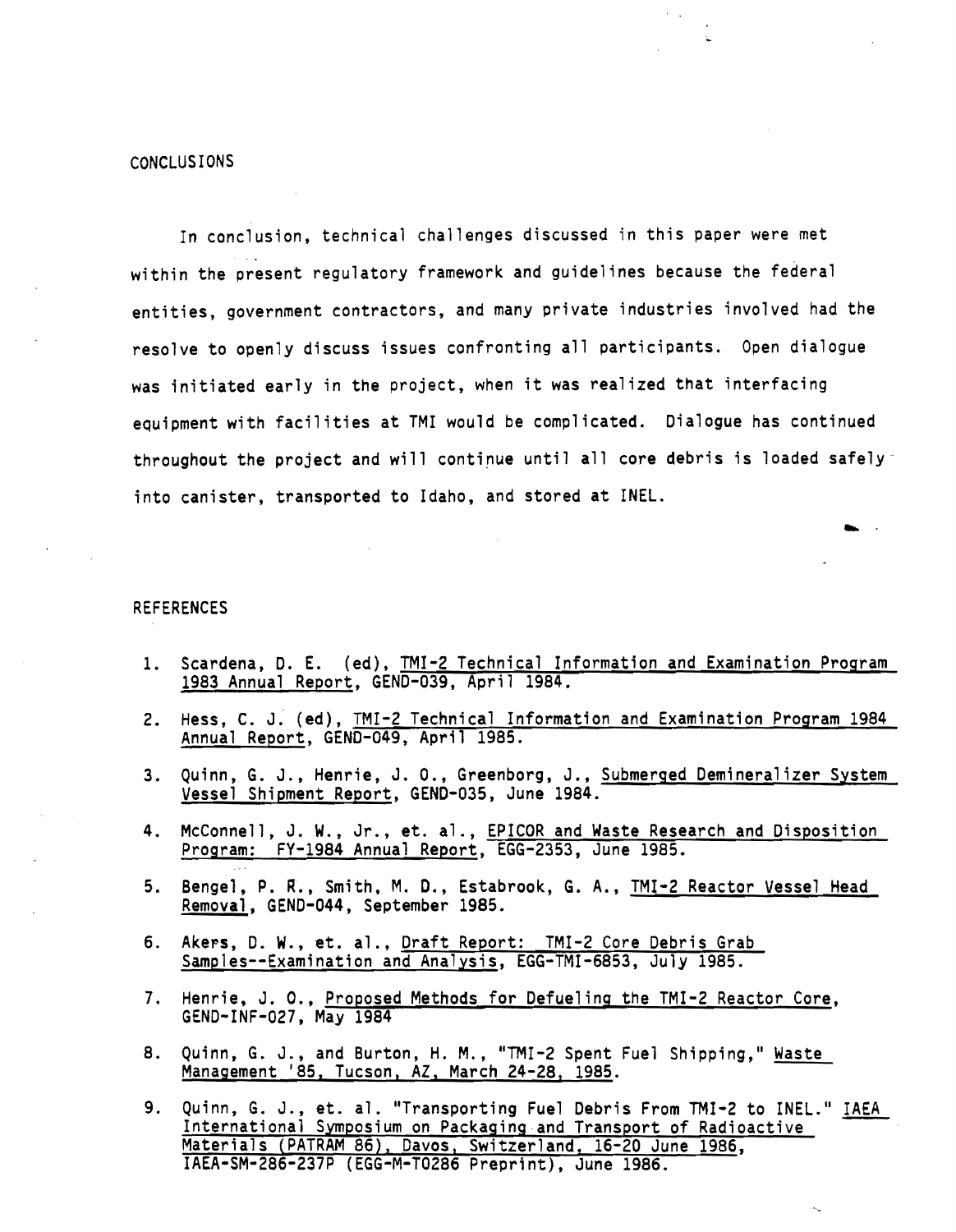- 10. Ayers, A. L., Jr. and Lilburn, B. J., Jr., "Preparations to Receive and Store the TMI-2 Core Debris," <u>American Nuclear Society Winter Meeting, San</u> Francisco, CA. November 11-14. 1985.
- 11. Reno, H. W., et. al., "Preparations to Load, Transport, Receive, and Store the Damaged TMI-2 Reactor Core," <u>Waste Management '86, University of</u> Arizona, Tucson, AZ , March 3-6, 1986, EGG-M-02186.
- 12. Reno, H. W., "Fuel Removal, Transport, and Storage," <u>Joint ASME-ANS</u> Nuclear Power Conference, Philadelphia, PA, July 20-23. 1986, EGG-M-09386 .

..